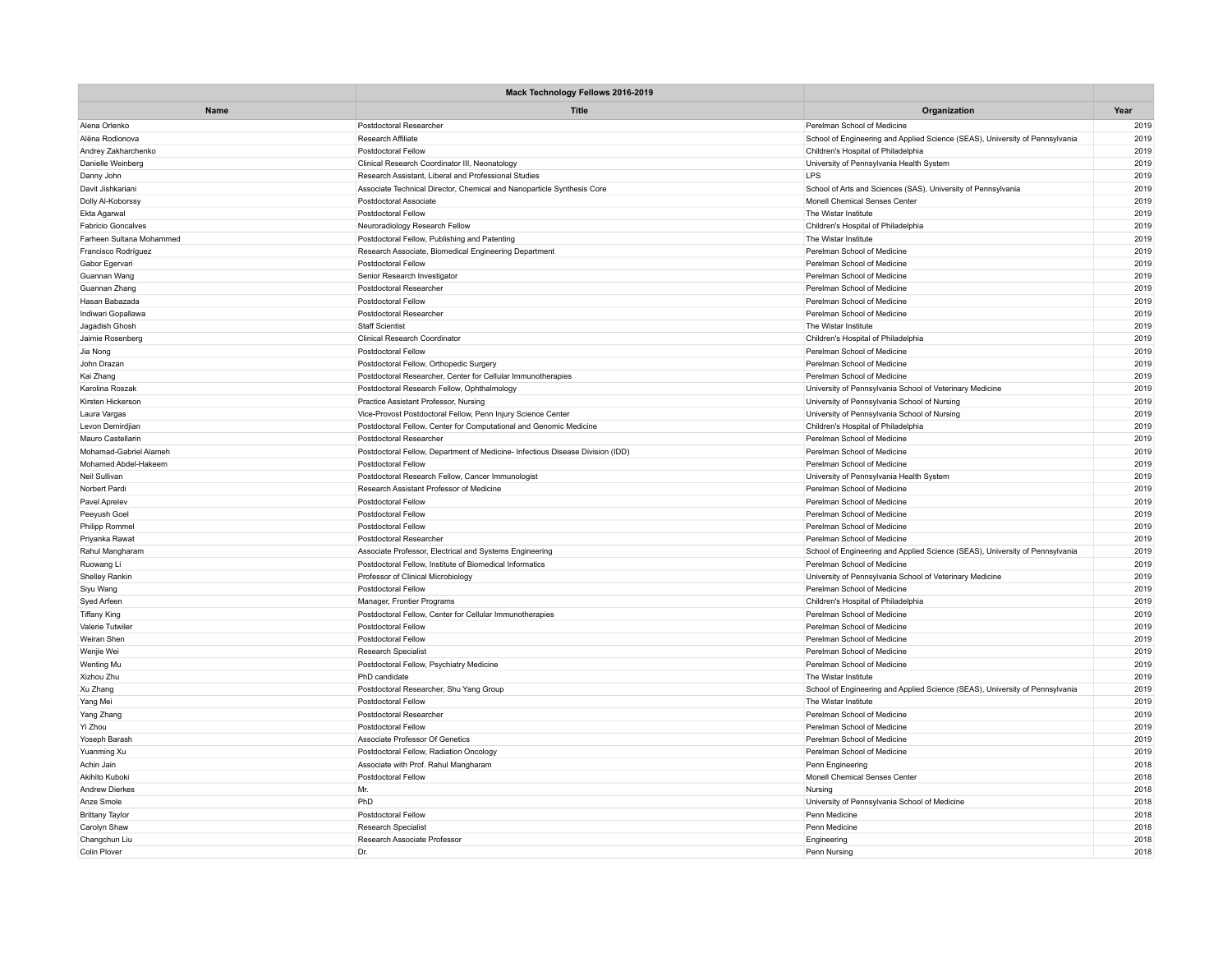| Dan Li                                       | Postdoc                                                                                                                 | Children's Hospital of Philadelphia                           | 2018 |
|----------------------------------------------|-------------------------------------------------------------------------------------------------------------------------|---------------------------------------------------------------|------|
| Daria Ferro                                  | Clinical Informatics Fellow, Pediatrician                                                                               | Children's Hospital of Philadelphia                           | 2018 |
| Flaura Winston                               | Professor, Pediatrics                                                                                                   | Perelman School of Medicine                                   | 2018 |
| Helge Hartung                                | Assistant Professor of Pediatrics                                                                                       | Children's Hospital of Philadelphia                           | 2018 |
| Justine Sefcik                               | Post-doctoral Fellow                                                                                                    | Penn School of Nursing                                        | 2018 |
| Kathleen Haines                              | Ms                                                                                                                      | Penn Medicine, CCI                                            | 2018 |
| Liming Pei                                   | <b>Assistant Professor</b>                                                                                              | Penn Medicine                                                 | 2018 |
| Makan Khoshnejad                             | Dr.                                                                                                                     | The Wistar Institute                                          | 2018 |
| <b>Matthew Maltese</b>                       | Research Assistant Professor                                                                                            | Children's Hospital of Philadelphia                           | 2018 |
| Michał Swoboda                               | Mr.                                                                                                                     | Penn Health-Tech                                              | 2018 |
|                                              |                                                                                                                         |                                                               | 2018 |
| Mukta Asnani                                 | Postdoc                                                                                                                 | Children's Hospital of Philadelphia                           |      |
| Natalie Oppenheimer                          | Program Coordinator                                                                                                     | Children's Hospital of Philadelphia                           | 2018 |
| Nishita Shastri                              | Post-doc                                                                                                                | Perelman School of Medicine                                   | 2018 |
| Paola Torre                                  | PhD                                                                                                                     | Penn Medicine                                                 | 2018 |
| Rahul Mangharam                              | Professor                                                                                                               | School of Arts and Sciences (SAS), University of Pennsylvania | 2018 |
| Rakesh Chatrikhi                             | Postdoctoral Fellow                                                                                                     | Penn Medicine                                                 | 2018 |
| Seyyed Muhammad Salili                       | PostDoc                                                                                                                 | Penn Physics & Astronomy                                      | 2018 |
| Shefali Talwar                               | Dr                                                                                                                      | Penn Medicine                                                 | 2018 |
| Shu Yang                                     | Professor                                                                                                               | School of Arts and Sciences (SAS), University of Pennsylvania | 2018 |
| Subhasree Basu                               | Post doctoral Fellow                                                                                                    | Wistar Institute                                              | 2018 |
| Suradip Das                                  | Postdoc                                                                                                                 | Penn Medicine                                                 | 2018 |
| Victoria Berenholz                           | <b>Executive Director</b>                                                                                               | Penn Health-Tech                                              | 2018 |
| Xin Sheng                                    | Bioinformatics postdoct fellow                                                                                          | Children's Hospital of Philadelphia                           | 2018 |
| Yi Xu                                        | Postdoc                                                                                                                 | Perelman School of Medicine                                   | 2018 |
| Abdul Bari Muhammad                          | Postdoc, Cancer biology                                                                                                 | Perelman School of Medicine                                   | 2017 |
| Andrew van Eps                               | Associate Professor                                                                                                     | University of Pennsylvania School of Veterinary Medicine      | 2017 |
| Bobbi Newman                                 | Director, CPRE Knowledge Hub                                                                                            | University of Pennsylvania Graduate School of Education       | 2017 |
|                                              | Postdoctoral fellow, UPenn Academic Diversity Fellowship                                                                | Children's Hospital of Philadelphia                           | 2017 |
| Carolyn Yrigollen<br>Catherine McDonald      | Assistant Professor                                                                                                     | University of Pennsylvania School of Nursing                  | 2017 |
|                                              |                                                                                                                         |                                                               |      |
| David Busch                                  | <b>Research Scientist</b>                                                                                               | School of Arts and Sciences (SAS), University of Pennsylvania | 2017 |
| Erin Bogan                                   | Vice Provost Postdoctoral Fellow                                                                                        | University of Pennsylvania Graduate School of Education       | 2017 |
| Erin Manitou                                 | Associate Researcher                                                                                                    | University of Pennsylvania School of Veterinary Medicine      | 2017 |
| Fei Shen                                     | Postdoctoral Research Fellow                                                                                            | Perelman School of Medicine                                   | 2017 |
| Jeffrey Winkler                              | Merriam Professor of Chemistry                                                                                          | School of Arts and Sciences (SAS), University of Pennsylvania | 2017 |
| Kathryn Roberts                              | Senior Director of Nursing                                                                                              | Children's Hospital of Philadelphia                           | 2017 |
| Michael DiGregorio                           | Director, Veterinary Clinical Investigations Center                                                                     | University of Pennsylvania School of Veterinary Medicine      | 2017 |
| Patryk Orzechowski                           | Postdoctoral Research Fellow, Penn Institute for Biomedical Informatics                                                 | University of Pennsylvania                                    | 2017 |
| Raghavi Sudharsan                            | Research Associate                                                                                                      | University of Pennsylvania School of Veterinary Medicine      | 2017 |
| Roger Caruth                                 | Postdoctoral Research Fellow                                                                                            | Annenberg                                                     | 2017 |
| Seyyed Muhammad Salili                       | Postdoctoral Research Fellow, Physics and Astronomy                                                                     | School of Arts and Sciences (SAS), University of Pennsylvania | 2017 |
| Stephen Cole                                 | Postdoctoral Research Fellow                                                                                            | University of Pennsylvania School of Veterinary Medicine      | 2017 |
| Swapnil Shewale                              | Postdoctoral Research Fellow, Genetics                                                                                  | Perelman School of Medicine                                   | 2017 |
| Vandana Khungar                              | MD, MSc, Assistant Professor of Medicine                                                                                | Perelman School of Medicine                                   | 2017 |
| Vishruti Makani                              | Postdoctoral Research Fellow                                                                                            | Perelman School of Medicine                                   | 2017 |
| Zhenwei Kelvin See                           | Postdoctoral Research Fellow                                                                                            | Perelman School of Medicine                                   | 2017 |
| Alexandra Ulyanova                           | Postdoc Neurosurgery                                                                                                    | Perelman School of Medicine                                   | 2016 |
| Anne M Teitelman, PhD, FNP-BC, FAANP, FAAN   | Associate Professor, Patricia Bleznak Silverstein and Howard A. Silverstein Endowed Term Chair in Global Women's Health | Nursing                                                       | 2016 |
| Arjun Ramakrishnan                           | Postdoc, Neurobiology                                                                                                   | Perelman School of Medicine                                   | 2016 |
| Cassie Tran                                  | Postdoc                                                                                                                 | Perelman School of Medicine                                   | 2016 |
| Cindy Otto, DVM, PhD, DACVECC, DACVSMR, CCRT | Tenure-Track Associate Professor                                                                                        | University of Pennsylvania School of Veterinary Medicine      | 2016 |
| Dan Beiting, PhD                             | <b>Research Assistant Professor</b>                                                                                     | University of Pennsylvania School of Veterinary Medicine      | 2016 |
| Dana Graves                                  | Interim Chair and Professor                                                                                             | Dental                                                        | 2016 |
|                                              |                                                                                                                         |                                                               |      |
| Daniel Rizzuto                               | Dir. Cognitive Neuromodulation                                                                                          | School of Arts and Sciences (SAS), University of Pennsylvania | 2016 |
| Don O'Rourke, MD                             | Associate Professor                                                                                                     | Perelman School of Medicine                                   | 2016 |
| Dr. Damon Centola                            | Associate Professor                                                                                                     | Annenberg                                                     | 2016 |
| Ed Steager                                   | Research Scientist (Staff, Research Investigator, MEAM)                                                                 | Engineering                                                   | 2016 |
| Flaura Winston                               | Professor of Pediatrics                                                                                                 | Perelman School of Medicine                                   | 2016 |
| Hyun (Michael) Koo                           | Professor                                                                                                               | Dental                                                        | 2016 |
| Jingqi Duan                                  | Research Associate                                                                                                      | Perelman School of Medicine                                   | 2016 |
| Kevin Turner, PhD                            | Gabel Family Term Associate Professor, (Faculty, MEAM)                                                                  | Engineering                                                   | 2016 |
| Kostas Karydis                               | Post-doc GRASP Lab                                                                                                      | Engineering                                                   | 2016 |
| Lei Bai                                      | Research Associate, Neurobiology                                                                                        | Perelman School of Medicine                                   | 2016 |